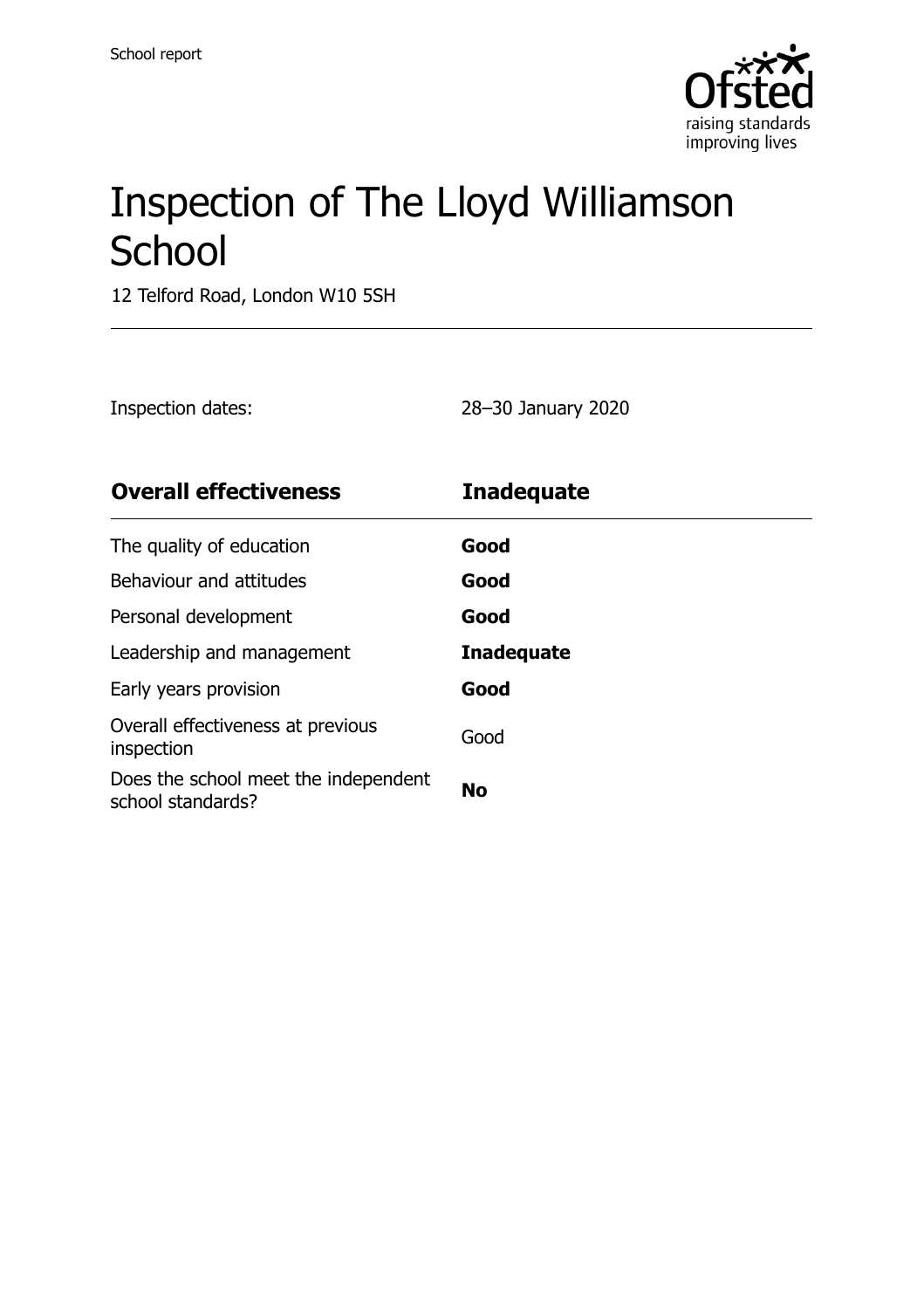

# **What is it like to attend this school?**

Pupils told us that they feel safe at school. Nevertheless, leaders' lack of attention to regulations and legal requirements means they have not taken all the steps required to assure pupils' safeguarding and well-being.

Pupils have good attitudes towards their studies and school life. They receive a good quality of education, which enables them to know more and do more across a range of subjects. Classrooms are happy places where teachers promote learning well. This inspires pupils to achieve, including those with special educational needs and/or disabilities (SEND).

Leaders and all staff are keen for pupils to be the best they can. The family ethos of the school promotes pupils' personal development very well. The working relationships pupils have with their teachers and other adults promote a harmonious environment. Pupils learn, play and interact respectfully with each other, staff and visitors. Parents are generally positive about their child attending the school.

Pupils conduct themselves well around the school and during their lessons. Pupils in key stage 1 said that bullying sometimes happens but, when they tell their teachers, it stops. Older pupils expressed no concerns about bullying.

## **What does the school do well and what does it need to do better?**

The proprietor and senior leaders, who also provide governance for the school, have not made sure that all the independent school standards are met. These include standards related to safeguarding and those relating to the school's premises.

The school's admission and attendance registers are not maintained effectively. Inspectors found some pupils' names and required information were missing from the admission register. Some pupils' attendance at school had not been recorded for over a week leading up to the inspection. The number of pupils on the attendance registers was below the number of pupils on roll recorded by the school on the admissions register. The room allocated to assist pupils who are sick or injured at the St. Charles Square site does not include washing facilities. Because of the safeguarding failings, the safeguarding and welfare requirements of the early years foundation stage are not met.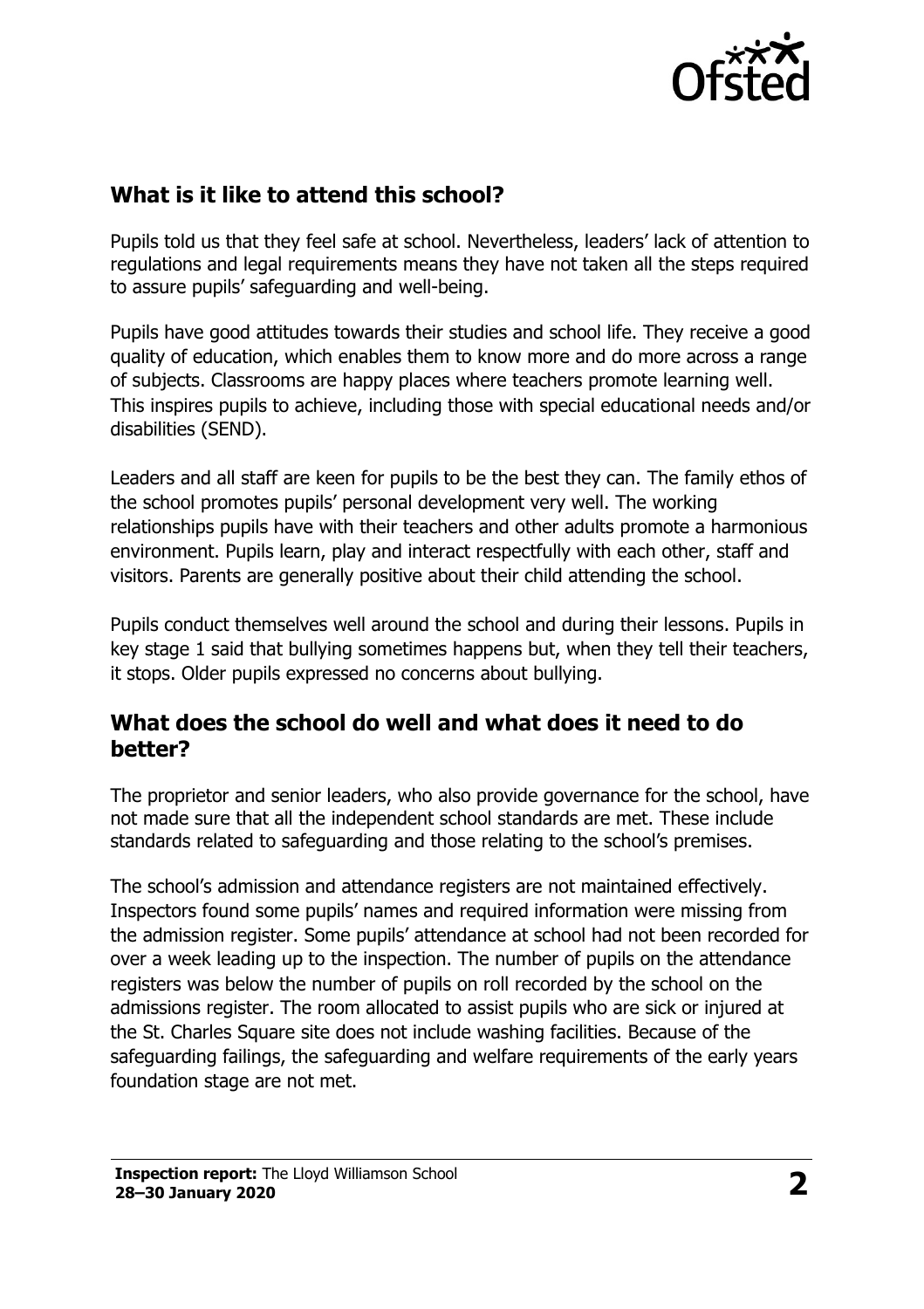

Notwithstanding these significant concerns, the school provides a good quality of education. The curriculum is broad. It is well matched to pupils' abilities and interests. Pupils with SEND have equal access to the learning activities on offer. After-school clubs, including sports, drama and chess, enrich pupils' experiences.

The curriculum is planned effectively, enabling pupils to learn in a logical way. This is the case in many subjects, including reading, writing and mathematics. Work is well matched to the needs of all pupils, including those with SEND. Teachers value the support they receive from the proprietor to assist their planning of the curriculum. This ensures that pupils build their knowledge and remember more over time.

The use of subject specialists, particularly at key stage 3, in science, languages and art is effective. Pupils benefit from their strong subject knowledge. However, leaders have only offered other staff limited support and coaching to help them improve further their knowledge and teaching practice with older pupils. This was particularly noticeable in mathematics, where it prevented pupils' further achievement.

The curriculum in the early years helps children develop well in all areas of learning. As a result, the learning and development requirements of the early years foundation stage are met.

Reading, including phonics, is taught effectively in Reception and in Year 1, although it is clear this has not always been the case. However, weaker readers, particularly in Years 2 and 3, do not always show secure use of phonetic skills when they come across a word they find challenging to read. They rely on staff telling them the word, rather than using their knowledge of letters and sounds to decode it themselves.

The provision for pupils' personal, social, health and economic education (PSHE) is strong. It includes guidance on healthy relationships, equality of opportunity and careers education. During a lesson visit, Year 9 pupils discussed with confidence the protected characteristics, such as age and race. All this work is effective in developing pupils' character and self-esteem. They demonstrate positive attitudes to their education and behave well in lessons. This helps them to learn well.

Opportunities to think about important moral and social issues are interwoven through the curriculum. Pupils gain an awareness of different cultures and religions. They receive opportunities to contribute to charities in the local community and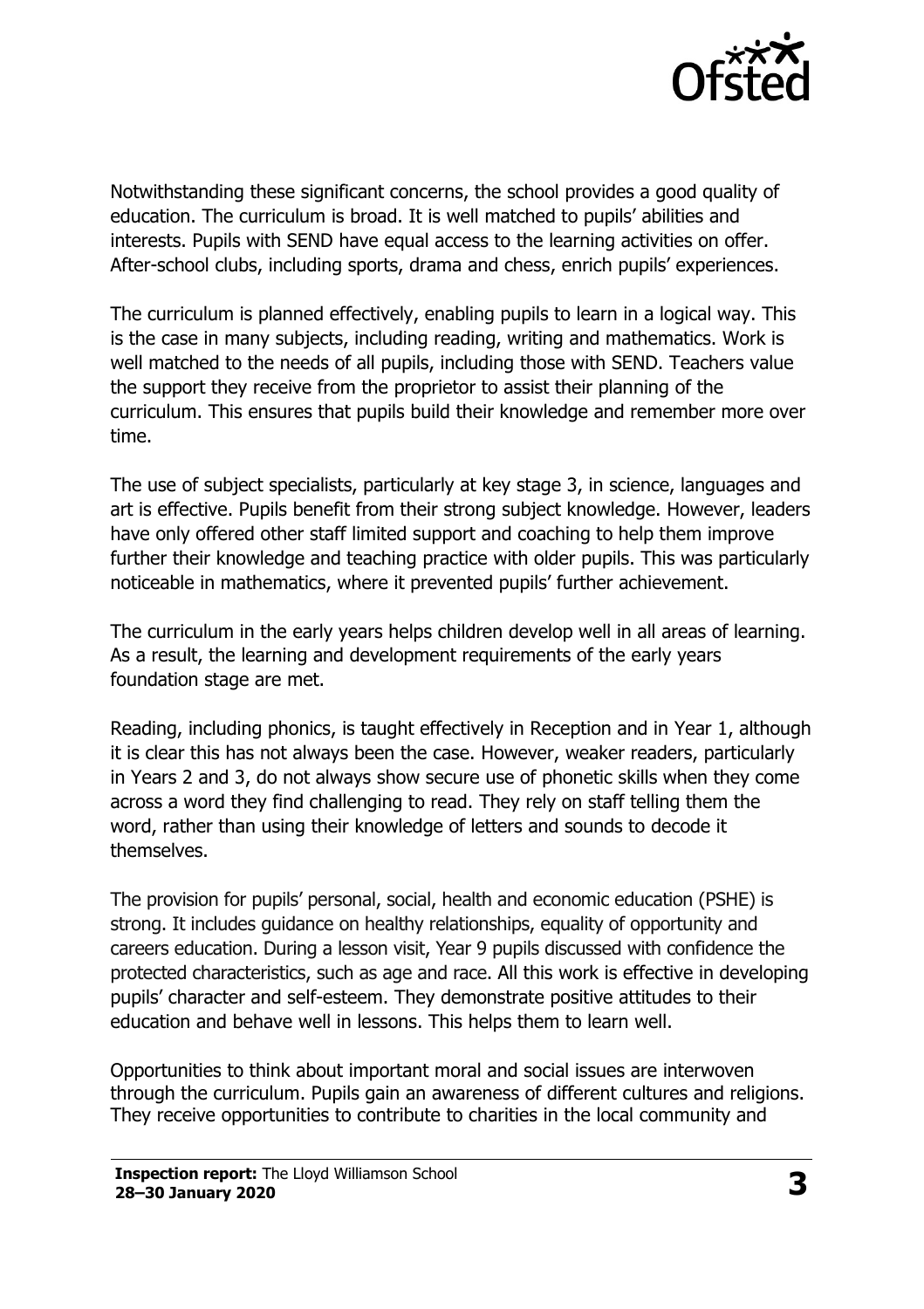

beyond. Year 2 pupils enjoyed discussing changing wrong actions into the correct ways to behave. Pupils are well prepared for life in modern Britain.

Leaders have ensured that the school is compliant with schedule 10 of the Equality Act 2010.

# **Safeguarding**

The arrangements for safeguarding are not effective.

The proprietor and other leaders have not ensured that procedures to safeguard children reflect statutory guidance. Leaders have not adopted safer recruitment procedures, including seeking appropriate checks and references for all staff appointments. The necessary checks have not been received for some staff employed from overseas.

Some staff are not up to date with their knowledge of current child protection guidance. Referrals have been made to the local authority for pupils in need of early help. However, the school's safeguarding policy does not detail all procedures to follow where there are concerns, for example peer-on-peer abuse. Despite being updated during the inspection, the safeguarding policy still does not reflect current government guidance.

Leaders do not identify all the risks associated with hazardous areas, events and offsite visits. Risk assessments are not thorough enough, including for the times when pupils attend the local adventure playground.

# **What does the school need to do to improve?**

# **(Information for the school and proprietor)**

- Leaders must ensure that all the independent school standards and requirements of the early years foundation stage are met.
- **Procedures for keeping pupils safe are weak. The proprietor and leaders need to** rapidly strengthen the culture of safeguarding by ensuring that:
	- arrangements to keep pupils safe are in line with the latest guidance
	- all staff have read part one of 'Keeping children safe in education' (2019)
	- the safeguarding policy reflects current government guidance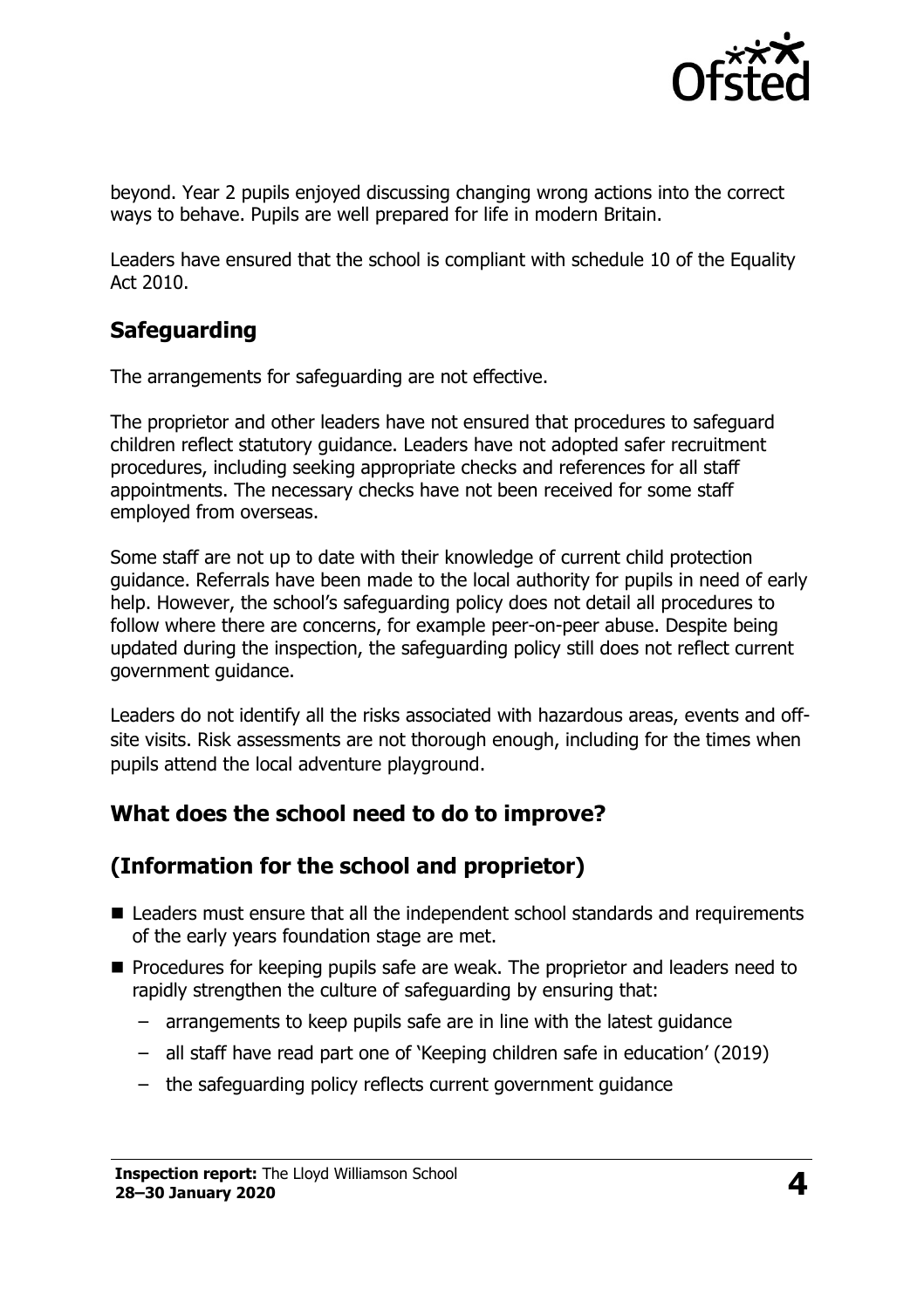

- the single central record of staff checks meets statutory requirements and includes all necessary pre-appointment checks on all staff, including those appointed from overseas.
- Leaders must ensure that:
	- the procedures set out in the school's health and safety and risk assessment policies are implemented effectively
	- comprehensive health and safety checks are routinely carried out to identify possible risks and actions to promote the welfare of pupils, including off-site visits
	- records of checks, potential risks and actions are robust and well kept
	- the allocated room located at St. Charles Square to assist with the medical needs of pupils includes washing facilities.
- Leaders must ensure that the school's admission register is accurate and includes all the necessary information. Leaders must also ensure that the attendance registers match the admission register and are completed accurately every day.
- $\blacksquare$  The support that teachers receive to develop their teaching practice varies, particularly in mathematics. This means that the well-planned curriculum is not always taught as effectively as it might be. Leaders must ensure that teachers are provided with training to develop their teaching, including in mathematics, so that pupils can learn and achieve even more.
- Some pupils, particularly the weaker readers, rely on staff to tell them how to say a word which they find challenging to read. This means that they do not use or develop their knowledge of letters and sounds as well as they should. Leaders need to ensure that all staff support the learning of phonics by ensuring that pupils are encouraged to sound out words for themselves, whenever possible.

## **How can I feed back my views?**

You can use [Ofsted Parent View](http://parentview.ofsted.gov.uk/) to give Ofsted your opinion on your child's school, or to find out what other parents and carers think. We use Ofsted Parent View information when deciding which schools to inspect, when to inspect them and as part of their inspection.

The Department for Education has further quidance on how to complain about a school.

If you are the provider and you are not happy with the inspection or the report, you can [complain to Ofsted.](http://www.gov.uk/complain-ofsted-report)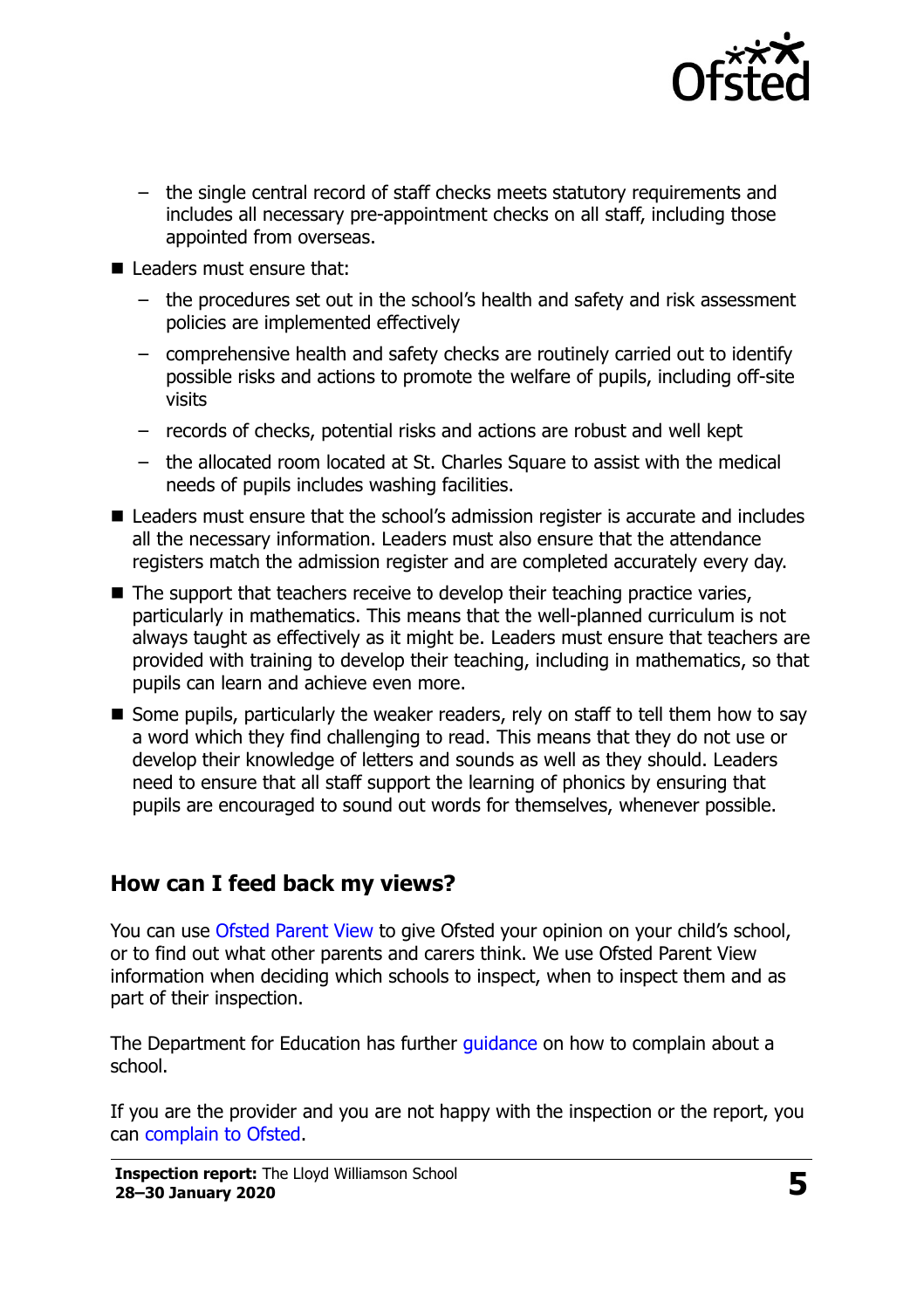

# **School details**

| Unique reference number             | 132788                        |
|-------------------------------------|-------------------------------|
| <b>DfE</b> registration number      | 207/6399                      |
| <b>Local authority</b>              | Kensington and Chelsea        |
| <b>Inspection number</b>            | 10123218                      |
| <b>Type of school</b>               | Other independent school      |
| <b>School category</b>              | Independent school            |
| Age range of pupils                 | 1 to 16                       |
| <b>Gender of pupils</b>             | Mixed                         |
| Number of pupils on the school roll | 76                            |
| <b>Number of part-time pupils</b>   | 0                             |
| <b>Proprietor</b>                   | Lucy Meyer                    |
| <b>Co-principals</b>                | Lucy Meyer and Aaron Williams |
| <b>Annual fees (day pupils)</b>     | £15,000                       |
| <b>Telephone number</b>             | 020 8962 0345                 |
| <b>Website</b>                      | www.lloydwilliamson.co.uk     |
| <b>Email address</b>                | admin@lws.org.uk              |
| Date of previous inspection         | 31 October-2 November 2017    |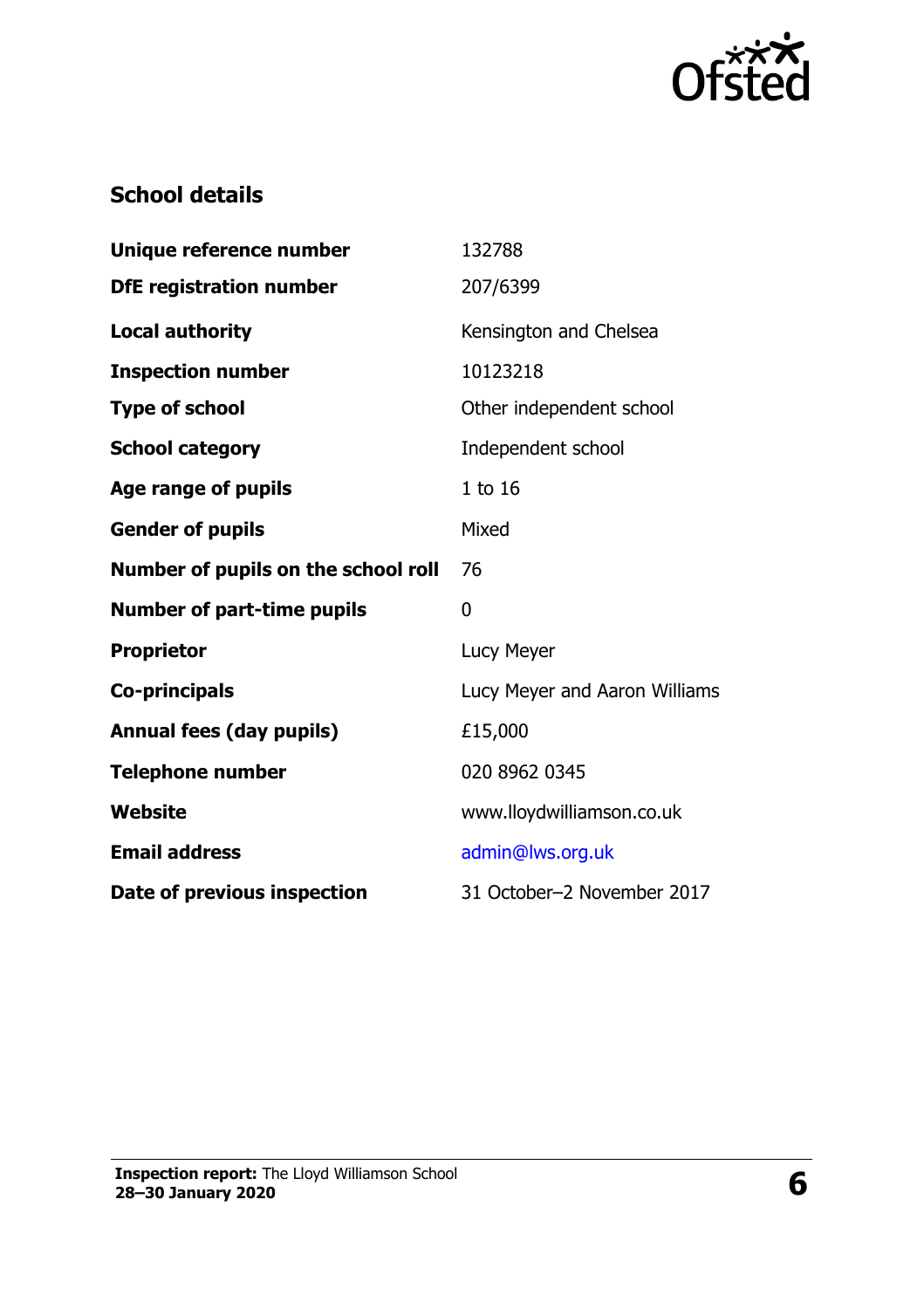

# **Information about this school**

- The Lloyd Williamson School is a small independent day school located in the Royal Borough of Kensington and Chelsea.
- The school is located at two sites, which are close to each other. From Reception to Year 4, pupils are educated at 12 Telford Road. The site at St. Charles Square caters for pupils in Years 5 and 6 and secondary pupils.
- The school was opened and registered in April 2000 to cater for pupils from ages one to 14 years.
- The school's previous standard inspection took place on 31 October–2 November 2017, when its overall effectiveness was judged as good.
- Following the last inspection, in February 2018 the registration authority granted an increase in the age range for this school, from one to 14 years to one to 16 years.
- The inspection involved children in Reception to Year 9. There were no pupils in Years 10 and 11 during the inspection.
- The school is operated by Lloyd Williamson Schools Ltd. The proprietor also operates three nursery provisions:
	- Lloyd Williamson Nursery is located at 12 Telford Road
	- Lloyd Williamson Nursery Kensington is based at the Essex Unitarian Church, Palace Gardens Terrace, London
	- Lloyd Williamson Pre-School Kensington is situated at 112 Palace Gardens Terrace, London.
- The school does not have any provision for two-year olds. There is a nursery located in the same building, which had its own separate inspection in September 2019. The inspection report can be found on the Ofsted website.
- The school does not use any alternative provision. It does not use any off-site unit.
- The school's ethos is to 'foster individuality, initiative and a love of learning'.

## **Information about this inspection**

We carried out this inspection under section 109(1) and (2) of the Education and Skills Act 2008. The purpose of the inspection is to advise the Secretary of State for Education about the school's suitability for continued registration as an independent school.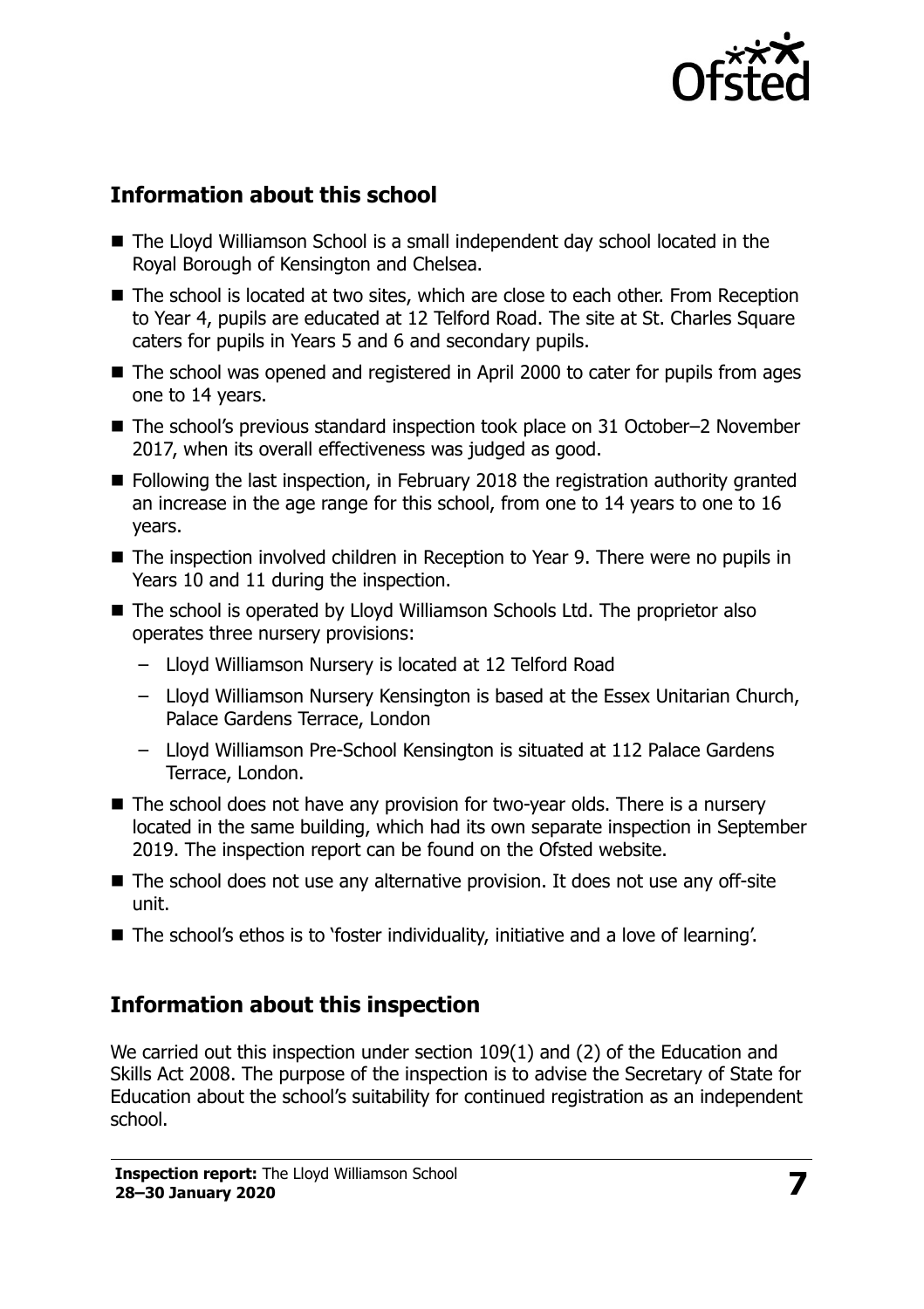

The school has failed to meet the independent school standards. These are the requirements of the schedule to the Education (Independent School Standards) Regulations 2014.

- We worked closely with the proprietor, who is also the co-principal, and with the senior administrator, throughout the inspection.
- **Prior to the inspection, a telephone conversation was held with the proprietor** regarding the school's quality of education. Additional meetings were held on site, including with the co-principal and teachers.
- We focused deeply on reading, mathematics, science and PSHE. We visited classes, looked at pupils' work and held conversations with pupils and teachers.
- To inspect safeguarding, we reviewed a range of documentation, including the school's safeguarding policy and records of pre-employment checks for staff. We met with the designated lead for safeguarding, who is also the proprietor. We checked staff's safeguarding training. We spoke with staff to find out their understanding of their safeguarding duties.
- We reviewed many aspects of the school's work, including the school's selfevaluation, information on attendance, behaviour and pupils' wider personal development.
- We checked the school's compliance with the independent standards. This included a tour of both sites with the proprietor and scrutiny of risk assessments compiled by the school.
- We considered the views of staff and pupils through meetings and informal discussions carried out around the school.
- We visited the local adventure park with the pupils during their lunchtime.
- $\blacksquare$  There were no responses to the pupil survey and staff survey. We considered 15 responses to the Ofsted online parental questionnaire, Parent View.

#### **Inspection team**

| Rosemarie Kennedy, lead inspector | Ofsted Inspector |
|-----------------------------------|------------------|
| Angela Corbett                    | Ofsted Inspector |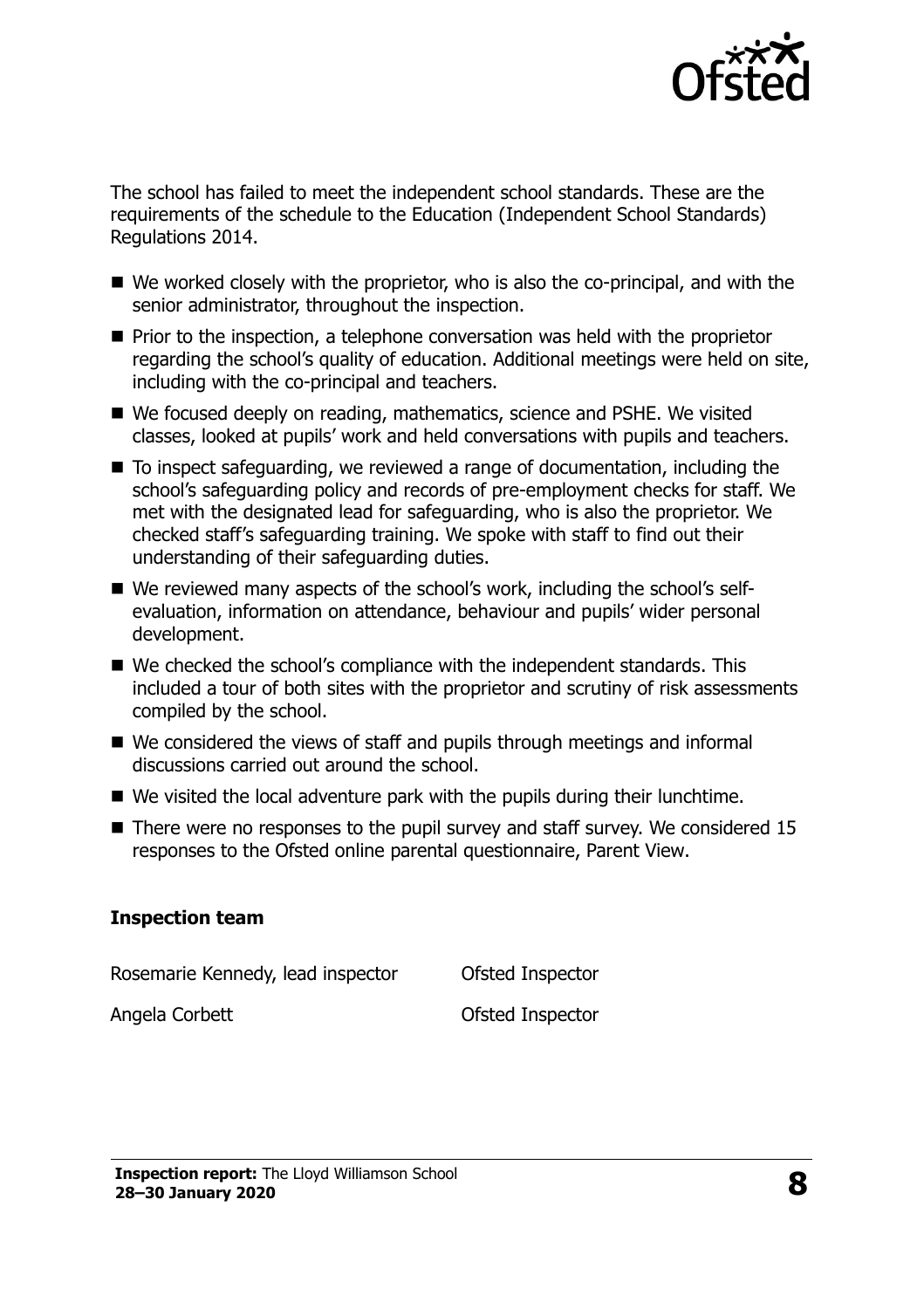

# **Annex. Compliance with regulatory requirements**

## **The school failed to meet the following independent school standards**

#### **Part 3. Welfare, health and safety of pupils**

- $\blacksquare$  7 The standard in this paragraph is met if the proprietor ensures that-
	- $-$  7(a) arrangements are made to safeguard and promote the welfare of pupils at the school; and
	- ‒ 7(b) such arrangements have regard to any guidance issued by the Secretary of State.
- $\blacksquare$  11 The standard in this paragraph is met if the proprietor ensures that relevant health and safety laws are complied with by the drawing up and effective implementation of a written health and safety policy.
- 15 The standard in this paragraph is met if the proprietor ensures that an admission and attendance register is maintained in accordance with the Education (Pupil Registration) (England) Regulations 2006[13].
- $\blacksquare$  16 The standard in this paragraph is met if the proprietor ensures that-
	- ‒ 16(a) the welfare of pupils at the school is safeguarded and promoted by the drawing up and effective implementation of a written risk assessment policy; and
	- $-16(b)$  appropriate action is taken to reduce risks that are identified.

## **Part 4. Suitability of staff, supply staff, and proprietors**

- $18(2)$  The standard in this paragraph is met if-
	- $18(2)(e)$  in the case of any person for whom, by reason of that person living or having lived outside the United Kingdom, obtaining such a certificate is not sufficient to establish the person's suitability to work in a school, such further checks are made as the proprietor considers appropriate, having regard to any guidance issued by the Secretary of State.
- $\blacksquare$  18(3) The checks referred to in sub-paragraphs (2)(c) and (except where subparagraph (4) applies) (2)(e) must be completed before a person's appointment.
- $\blacksquare$  21(1) The standard in this paragraph is met if the proprietor keeps a register which shows such of the information referred to in sub-paragraphs (3) to (7) as is applicable to the school in question.
	- $21(3)(a)(viii)$  checks were made pursuant to paragraph  $18(2)(e)$ .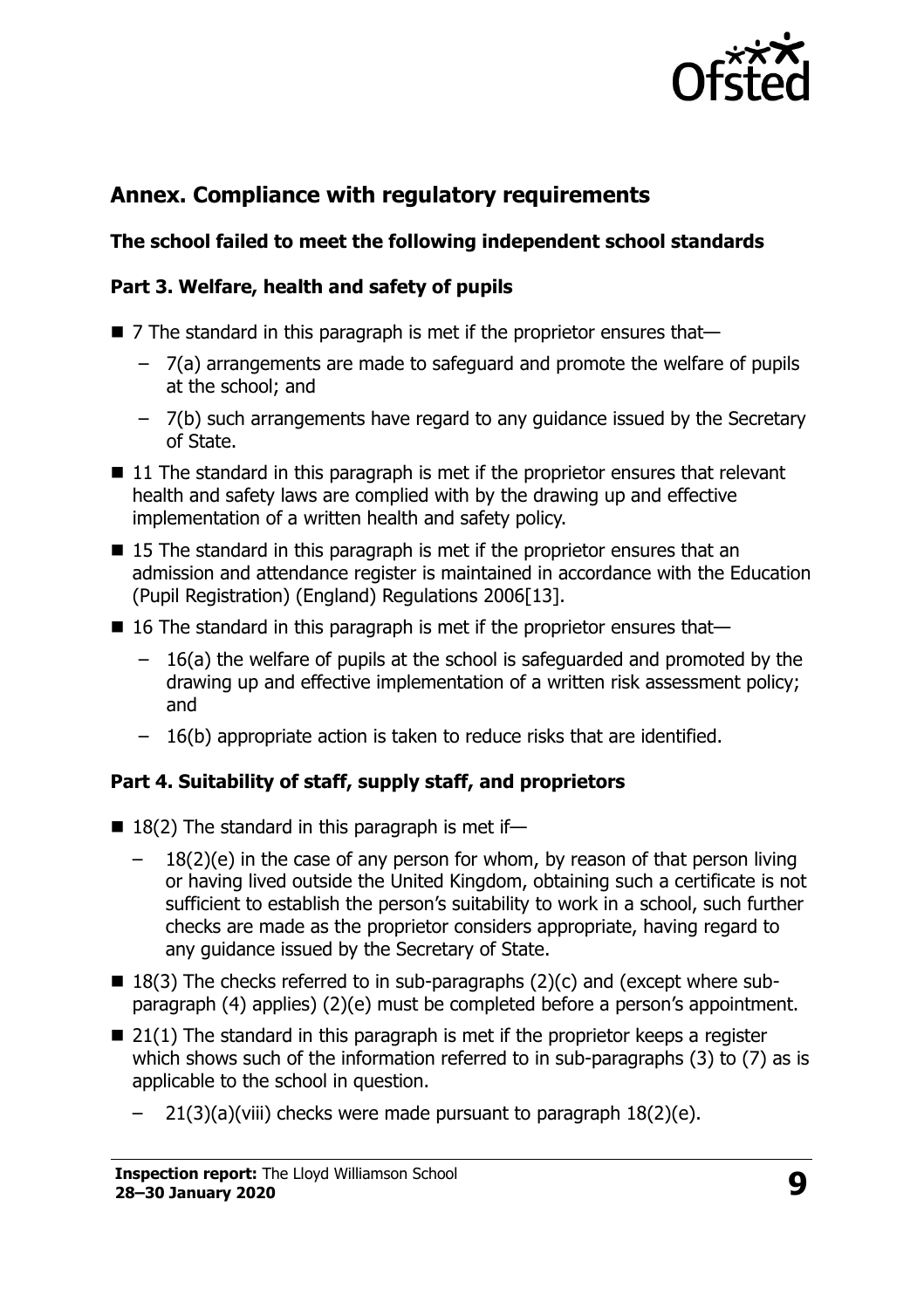

#### **Part 5. Premises of and accommodation at schools**

- $\blacksquare$  24(1) The standard in this paragraph is met if the proprietor ensures that suitable accommodation is provided in order to cater for the medical and therapy needs of pupils, including—
	- ‒ 24(1)(b) accommodation for the short-term care of sick and injured pupils, which includes a washing facility and is near to a toilet facility.

## **Part 8. Quality of leadership in and management of schools**

- $\blacksquare$  34(1) The standard about the quality of leadership and management is met if the proprietor ensures that persons with leadership and management responsibilities at the school—
	- $-$  34(1)(a) demonstrate good skills and knowledge appropriate to their role so that the independent school standards are met consistently
	- $-$  34(1)(b) fulfil their responsibilities effectively so that the independent school standards are met consistently.

## **Early Years Foundation Stage**

- Safeguarding and welfare requirements.
- As per paragraphs 3.65 and 3.7, 'Statutory framework for the early years foundation stage', 2017.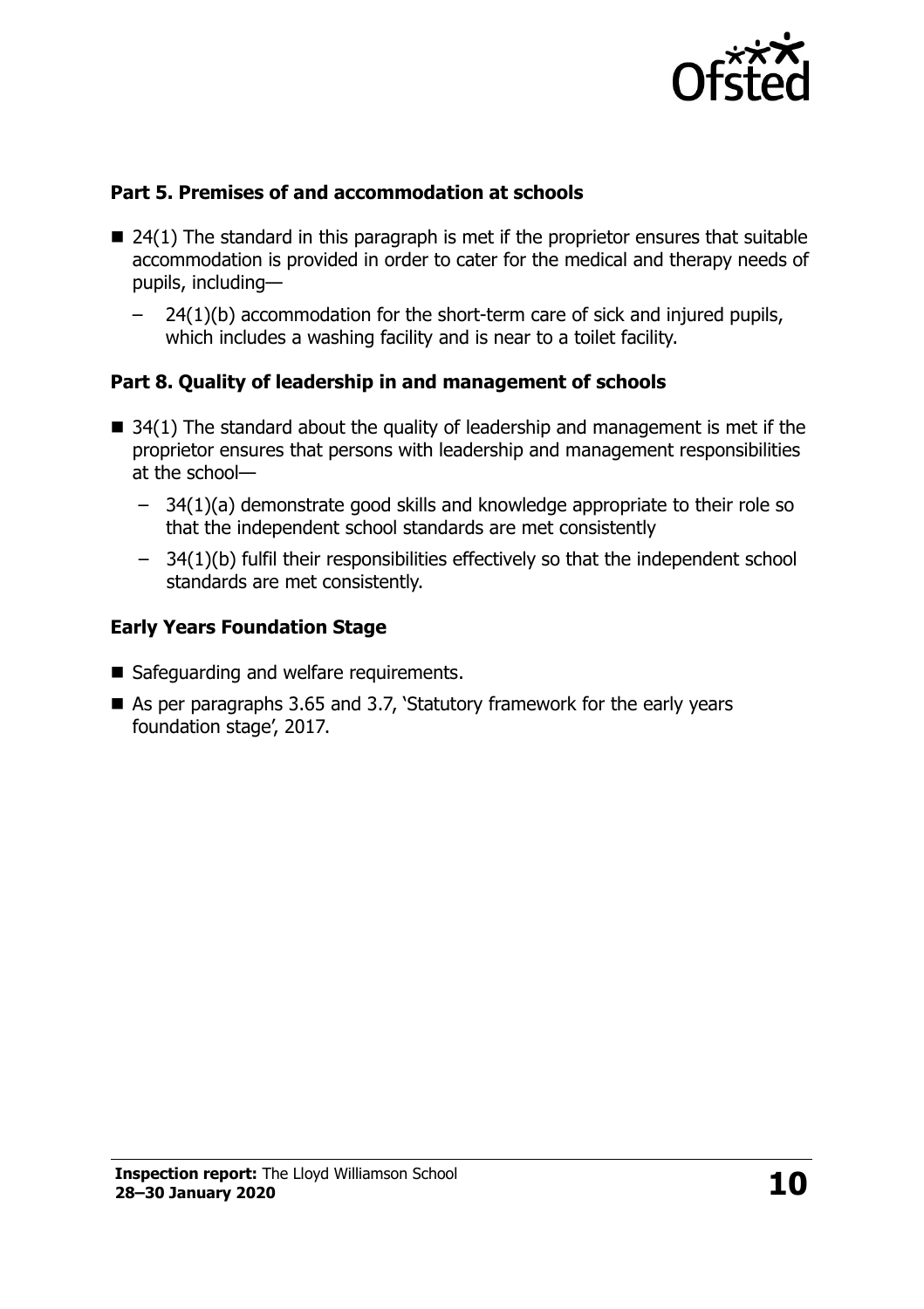

The Office for Standards in Education, Children's Services and Skills (Ofsted) regulates and inspects to achieve excellence in the care of children and young people, and in education and skills for learners of all ages. It regulates and inspects childcare and children's social care, and inspects the Children and Family Court Advisory and Support Service (Cafcass), schools, colleges, initial teacher training, further education and skills, adult and community learning, and education and training in prisons and other secure establishments. It assesses council children's services, and inspects services for children looked after, safeguarding and child protection.

If you would like a copy of this document in a different format, such as large print or Braille, please telephone 0300 123 1231, or email [enquiries@ofsted.gov.uk.](mailto:enquiries@ofsted.gov.uk)

You may reuse this information (not including logos) free of charge in any format or medium, under the terms of the Open Government Licence. To view this licence, visit [www.nationalarchives.gov.uk/doc/open-government-licence/,](http://www.nationalarchives.gov.uk/doc/open-government-licence/) write to the Information Policy Team, The National Archives, Kew, London TW9 4DU, or email: [psi@nationalarchives.gsi.gov.uk.](mailto:psi@nationalarchives.gsi.gov.uk)

This publication is available at [http://reports.ofsted.gov.uk/.](http://reports.ofsted.gov.uk/)

Interested in our work? You can subscribe to our monthly newsletter for more information and updates: [http://eepurl.com/iTrDn.](http://eepurl.com/iTrDn)

Piccadilly Gate Store Street **Manchester** M1 2WD

T: 0300 123 1231 Textphone: 0161 618 8524 E: [enquiries@ofsted.gov.uk](mailto:enquiries@ofsted.gov.uk) W: [www.gov.uk/ofsted](http://www.gov.uk/ofsted)

© Crown copyright 2020